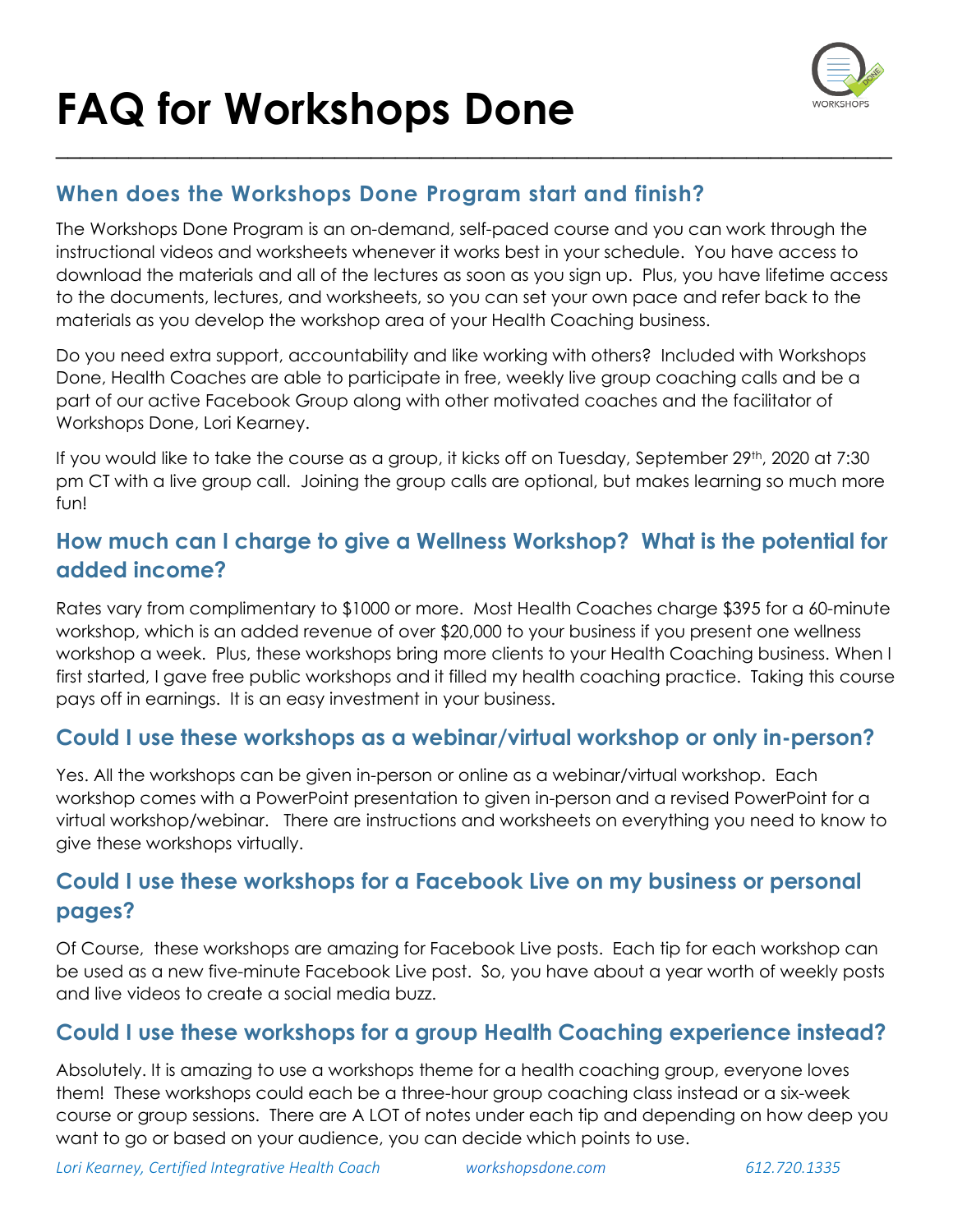

#### **Can I do Workshops Done if I have a full-time job? How long is the program?**

\_\_\_\_\_\_\_\_\_\_\_\_\_\_\_\_\_\_\_\_\_\_\_\_\_\_\_\_\_\_\_\_\_\_\_\_\_\_\_\_\_\_\_\_\_\_\_\_\_\_\_\_\_\_\_\_\_\_\_\_\_\_\_\_\_\_\_\_\_

Absolutely! You can complete the course over a three-day weekend, but many Health Coaches complete the course within four-eight weeks, dedicating two-three hours each week, depending on how quickly you work. You can work through the videos and worksheets at your own pace.

Starting Tuesday, September 29<sup>th</sup>, 2020, a calendar is put in place with suggested deadlines to help the group with accountability. Some people take baby steps, and others take big leaps in this program, but the most important thing is to continue to move forward. This program is entirely manageable with a full-time job. You decide what pace works best for you, and you can take the course as many times as you would like!

#### **I'm busy! How will this course save me time?**

I get it. My goal is to provide you with actionable information that you can implement right away...not "fluff" that sends you in a million different directions. You're saving time by joining Workshops Done and getting an actual system, done-for-you materials and a process to accomplish the goal of giving workshops to grow your Health Coaching business rather than taking shots in the dark and figuring things out on your own.

#### **How can I access the course?**

This course is exclusively available to health professionals. All materials can be accessed online, with a software called Teachable. Once you sign up, you will have immediate access to all of the downloadable materials and instructions!

#### **Can I customize the Wellness Workshop materials?**

Yes! All of the materials are in Microsoft Word or Microsoft PowerPoint. You can customize and rebrand each handout, PowerPoint, etc. and make it your own. You could add your Health Coaching company logo, color schemes or even combine materials from different workshops to create a new Wellness Workshop. Each workshop comes with a PowerPoint presentation for an in-person workshop and a PowerPoint presentation for a virtual workshop/webinar. These materials are not to be shared with other health professionals, but can be edited then shared with your clients in PDF form.

#### **When does the Early-Bird rate end?**

The HUGE \$300 Off Early-Bird promotion, with the two bonus workshops, is going on right now until Friday, September 25 at 12 am EST. You will get immediate access as soon as you sign up for the program, so sign up today!

#### **Do you offer a payment plan?**

Absolutely! There is an option to pay-in-full and another for five monthly payments. For example, if you purchase the program today, the next payment would be one month from today and the last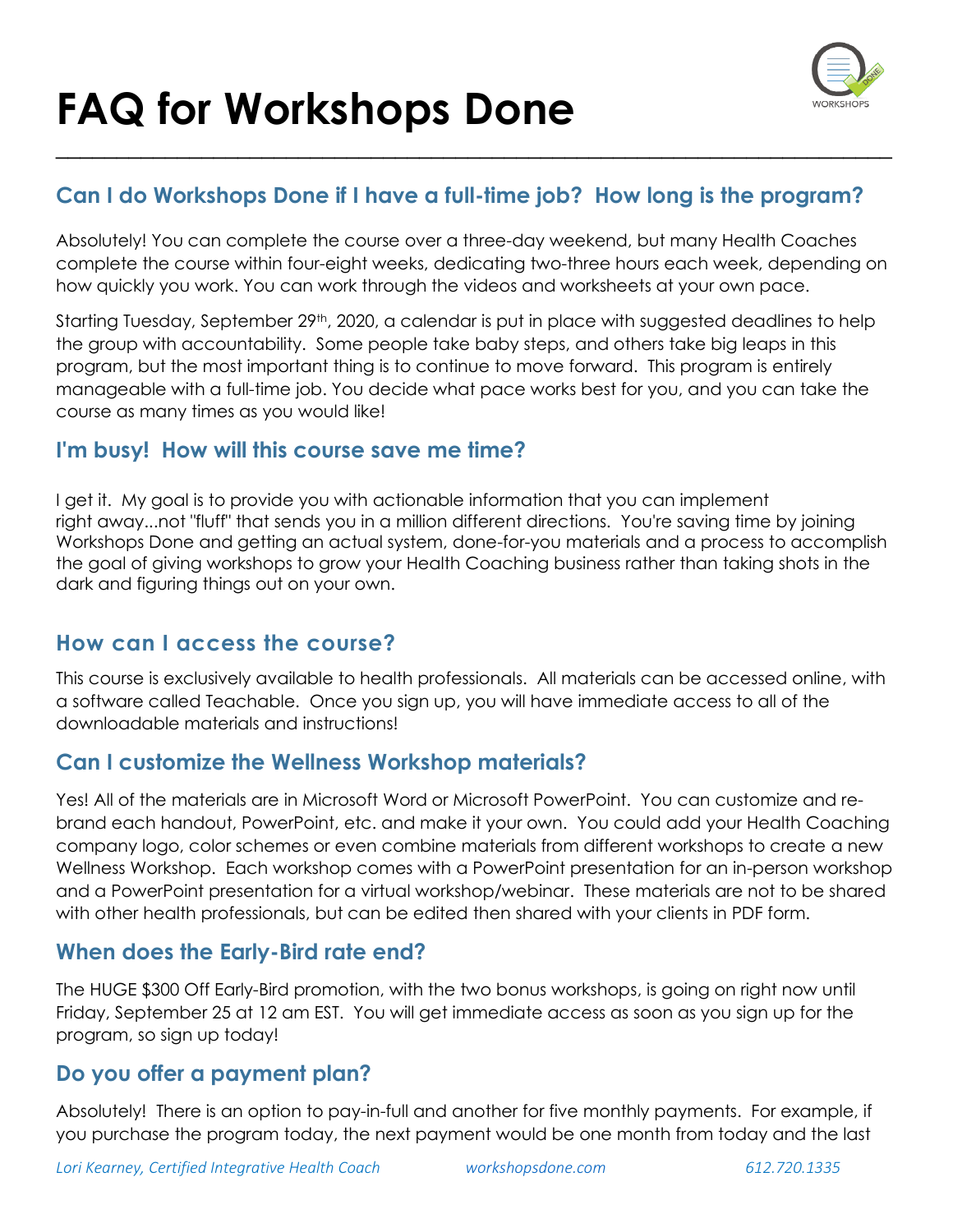

payment four months from today. The payment plan is \$227 a month with the Early-Bird discount of \$300 Off. The HUGE Early-Bird price with the bonus workshop expires on Friday, September 25 at 12 am EST. \*Please note that all charges are in US dollars.

\_\_\_\_\_\_\_\_\_\_\_\_\_\_\_\_\_\_\_\_\_\_\_\_\_\_\_\_\_\_\_\_\_\_\_\_\_\_\_\_\_\_\_\_\_\_\_\_\_\_\_\_\_\_\_\_\_\_\_\_\_\_\_\_\_\_\_\_\_

#### **When are the Live Group Coaching sessions?**

These group calls are offered to give you a hands-on level of support, they are optional to attend. All group calls are recorded if you are not able to attend live.

- 1. **Welcome, Introductions, And Live Kick-Off Call**  Tuesday, September 29 at 5:30pm PT/6:30pm MT/7:30pm CT/8:30pm ET
- 2. **Live Coaching Call & Questions - Pre-Module and Module 1/Set Yourself Up For Success With Workshops**
- Tuesday, October 6 at 10:00am PT/11:00am MT/12:00pm CT/1:00pm ET 3. **Live Coaching Call & Questions - Module 2/How To Book Workshops**
- Tuesday, October 13 at 10:00am PT/11:00am MT/12:00pm CT/1:00pm ET
- 4. **Live Coaching Call, & Questions - Module 3/Promoting Your Workshops** Tuesday, October 20 at 5:30pm PT/6:30pm MT/7:30pm CT/8:30pm ET
- 5. **Live Coaching Call & Questions - Module 4/Virtual Workshops & Write Your Own Workshops**  Tuesday, October 27 at 10:00am PT/11:00am MT/12:00pm CT/1:00pm ET

\*Monthly Live Group Coaching Calls are held the second Tuesday of every month at

10am PT/11am MT/12pm CT/1pm ET. You have lifetime access to attend all live group calls.

#### **I don't feel that I know enough or am good enough to give workshops. Would this be a good program for me?**

First of all, you are enough, and you know enough. This is a common concern and as Health Coaches, we know we are the only ones who can create our own experiences, and they all start with our thoughts. When we change our thoughts, we can change the direction of our life and business. In this program, we cleanse the negative thoughts (toxins) out of your mind, add in positive affirmations and focus on gratitude every day, multiple times a day. Workshops Done has a section about Mindset in EVERY module. Many Health Coaches add the Mindset shift coursework to their own Health Coaching practice as well.

#### **How long do I get access to download the materials?**

How does forever sound? You have access to download the materials as soon as you sign up and have lifetime access to the workshops, marketing materials, lectures, and worksheets.

#### **About how long are the workshop presentations?**

Wellness Workshops range from 50-90 minutes, but most are about 60 minutes. These workshops have a lot of content, and each workshop could be separated into three 60-minute, in-depth workshops.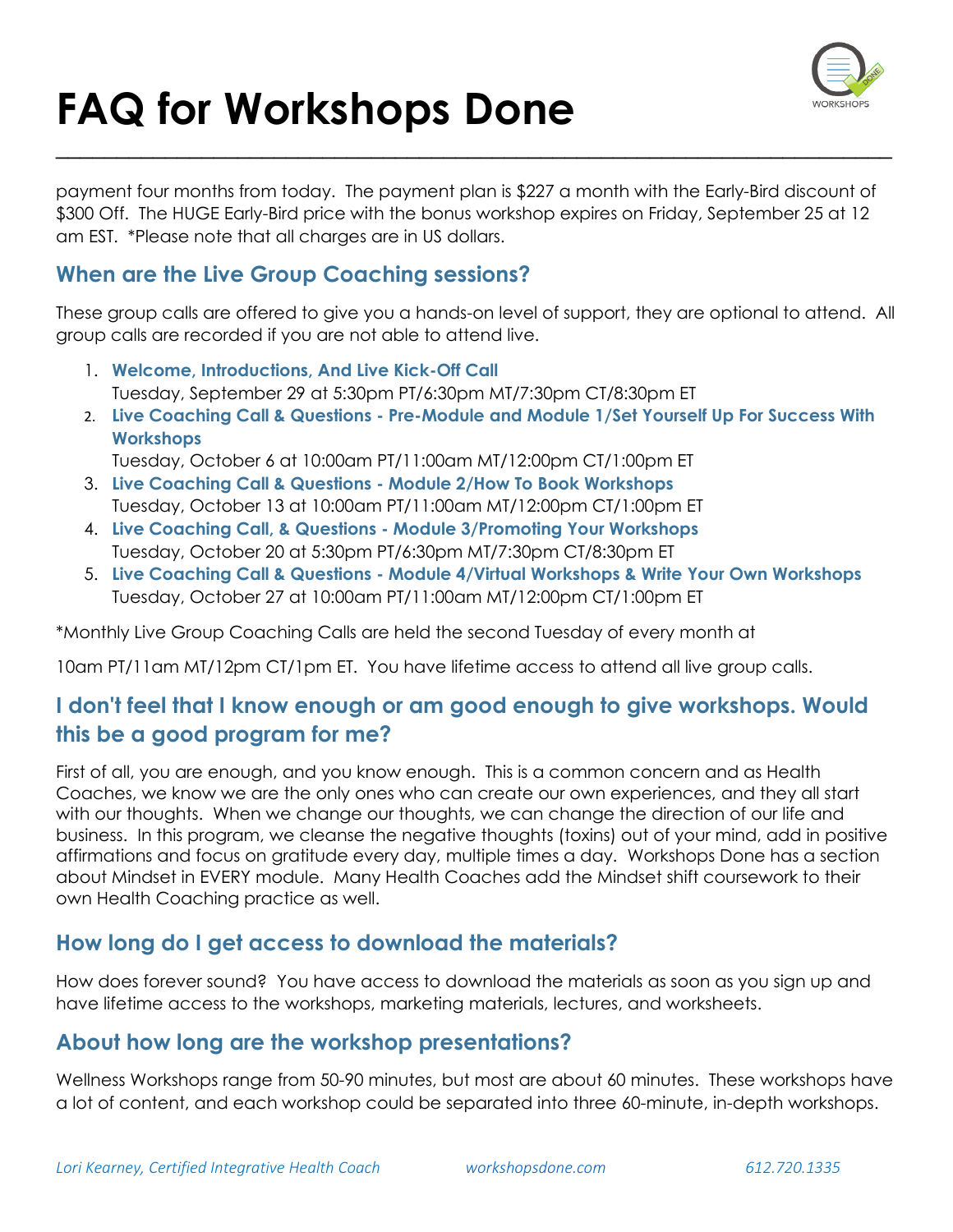## **FAQ for Workshops Done**  \_\_\_\_\_\_\_\_\_\_\_\_\_\_\_\_\_\_\_\_\_\_\_\_\_\_\_\_\_\_\_\_\_\_\_\_\_\_\_\_\_\_\_\_\_\_\_\_\_\_\_\_\_\_\_\_\_\_\_\_\_\_\_\_\_\_\_\_\_



#### **I am nervous about contacting venues and companies to present Wellness Workshops. I don't know what I would say or what I would email them? Would this program work, since I don't think I could actually do this.**

That is a common concern and not to worry; we will "hold your hand" during this step. Together, we can do it! In the Module 1, we brainstorm a list of companies and venues to contact. In Module 2, we practice a phone script while also creating a beautiful E-Brochure for Wellness Workshops. Once you make the calls and send emails, you will feel confident and comfortable (and you will expand your comfort zone by being uncomfortable for now).

#### **I am an introvert and feel like I am not a strong speaker. I have helped people & do enjoy sharing their success stories with others to give them hope. Is this a good fit for me?**

Yes, and you are an excellent speaker and your future clients are waiting for you! Speaking is not about being a strong speaker, but more about the relationship with the audience. People are hungry to be inspired by new ideas for healthy living. They want ideas that move their heart - that is emotional, inspirational and also memorable. Stories are a powerful way to get a message across and to connect with your audience. I discuss how to bring your authentic self to your audience.

Tell a story in every workshop. When you're telling the story, you are connecting with your audience. Different parts of the brain are lighting up as they hear the story and you're persuading them that this is something they can accomplish as well.

#### **I am not very "techy," how hard is it to update the materials? What program are they in?**

All materials are in Microsoft Word or Microsoft PowerPoint. There are links to files to update/edit in Google Sheets and Canva, as well. Those are both optional to use for organization and promotion. All of the documents with Workshops Done can be used as a template and updated with your own logo and re-branded with your name. Step-by-step videos are included as to how to update all files within Workshops Done.

#### **Do I need a degree or certification to be a Wellness Educator?**

Great question! You don't need any special certification to be a wellness instructor, although degrees or accolades certainly don't hurt your credibility. Most health professionals that take the Workshops Done program have a certification in Health Coaching.

#### **Do I have access to the whole program immediately?**

Yes, as soon as you sign up, you will get a welcome email with all of the details to access ALL of the materials immediately.